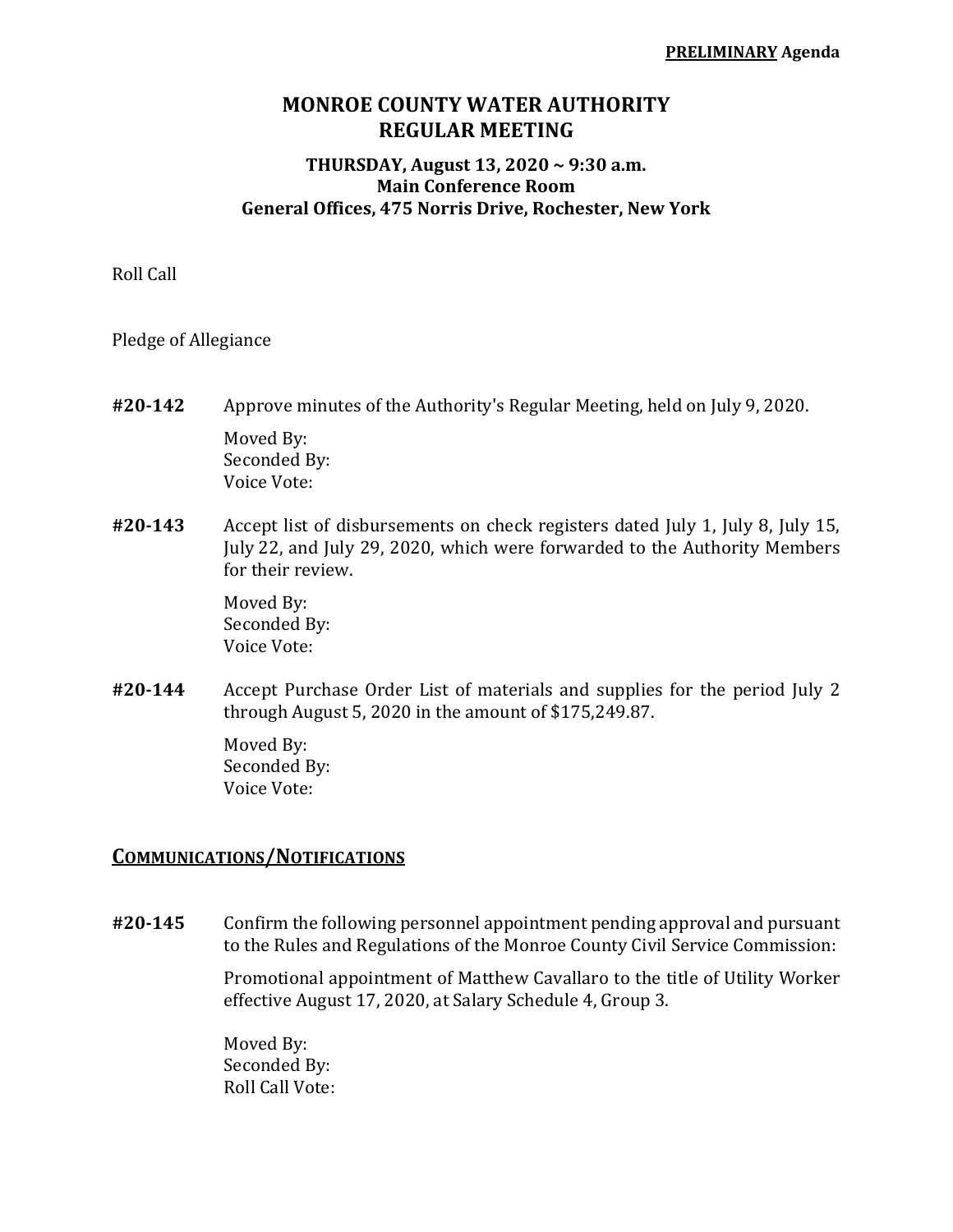**MONROE COUNTY WATER AUTHORITY REGULAR MEETING – August 13, 2020 Page 2**

**#20‐146** Authorize the as-needed purchase of various new **Tires and Related Services** for MCWA vehicles utilizing New York State Contract Group #30600, Award #PGB-23149 from vendor-awarded **Lewis General Tires, Inc.** for a one-year term and for an estimated total cost of \$100,000.

> Moved By: Seconded By: Roll Call Vote:

**#20‐147** Authorize the purchase of various **Ford Vehicle Parts and/or Supplies**, ordered as needed for maintenance and repair of Water Authority vehicles utilizing Monroe County Contract #0601-17 (4700007408) from vendorawarded **Emerling Ford, Inc.** for an estimated amount of \$20,000 through the contract period ending July 31, 2021.

> Moved By: Seconded By: Roll Call Vote:

**#20‐148** Authorize the as-needed purchase of various **Fasteners** (bolts & nuts) utilizing Monroe County Contract #709-17 (4700007412) from vendorawarded **Fasteners Direct** for an estimated amount of \$20,000 through the contract period ending July 31, 2021.

> Moved By: Seconded By: Roll Call Vote:

**#20‐149** Authorize the Executive Director to enter into an **Inter‐municipal Agreement** with Monroe County for the Authority's participation in the **Monroe County Energy Aggregation Group** for a five year term.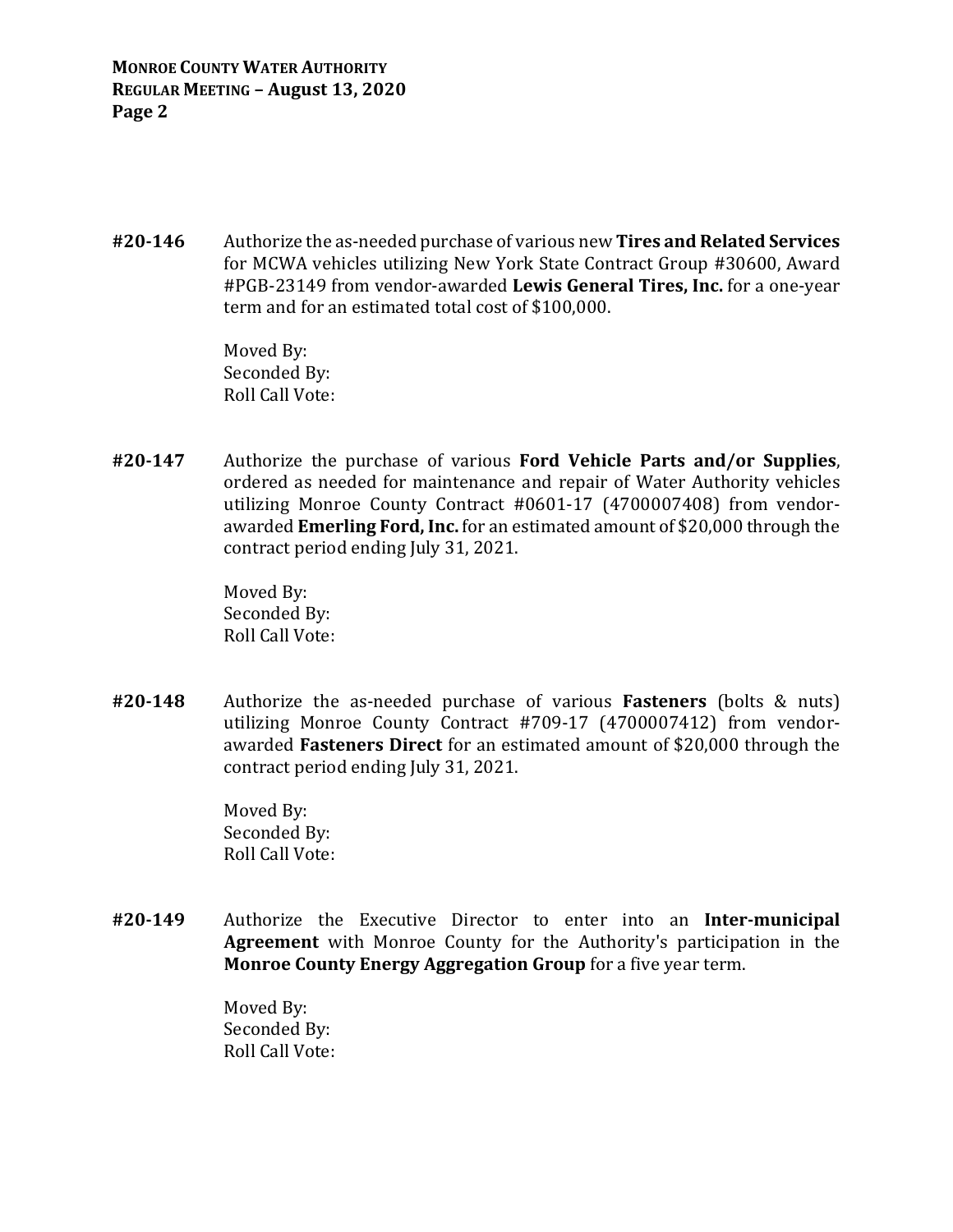**#20‐150** Authorize the award of the **20‐inch Pump Isolation Valve** contract to the low responsive, responsible bidder, **Upstate Valve and Control, Inc.** for the bid amount of \$14,850.

> Moved By: Seconded By: Roll Call Vote:

**#20‐151** Authorize the award of the **Thornell Pump Station Fiberglass Shelter Contract** to the low responsive, responsible bidder, **MEKCO, a Division of Concept Works,** for the bid amount of \$21,979.

> Moved By: Seconded By: Roll Call Vote:

**#20‐152** WHEREAS, the Monroe County Water Authority (the "Authority") has studied whether it should now **standardize on General Electric Industrial Communications LLC MDS ("GE MDS")** equipment in order to maintain the efficiency, compatibility, and reliability of our supervisory control and data acquisition (SCADA) radio communication systems for monitoring and control of the Authority's treatment plants, booster pumping stations, storage facilities, and other remote facilities, and

> WHEREAS, the Production and Transmission Department staff has found this equipment to be significantly more robust, durable, and reliable than other manufacturers' equipment, and

> WHEREAS, the Authority currently has other compatible equipment that will result in smaller parts inventory, and

> WHEREAS, the Authority's operations and maintenance staff are trained in the installation, configuration, calibration, operation, and maintenance of this equipment, and

> WHEREAS, upon the recommendation of the Authority's Production and Transmission Department, the Authority has determined that GE MDS radio equipment is the most efficient and economical equipment currently available for the Authority's SCADA radio communication systems.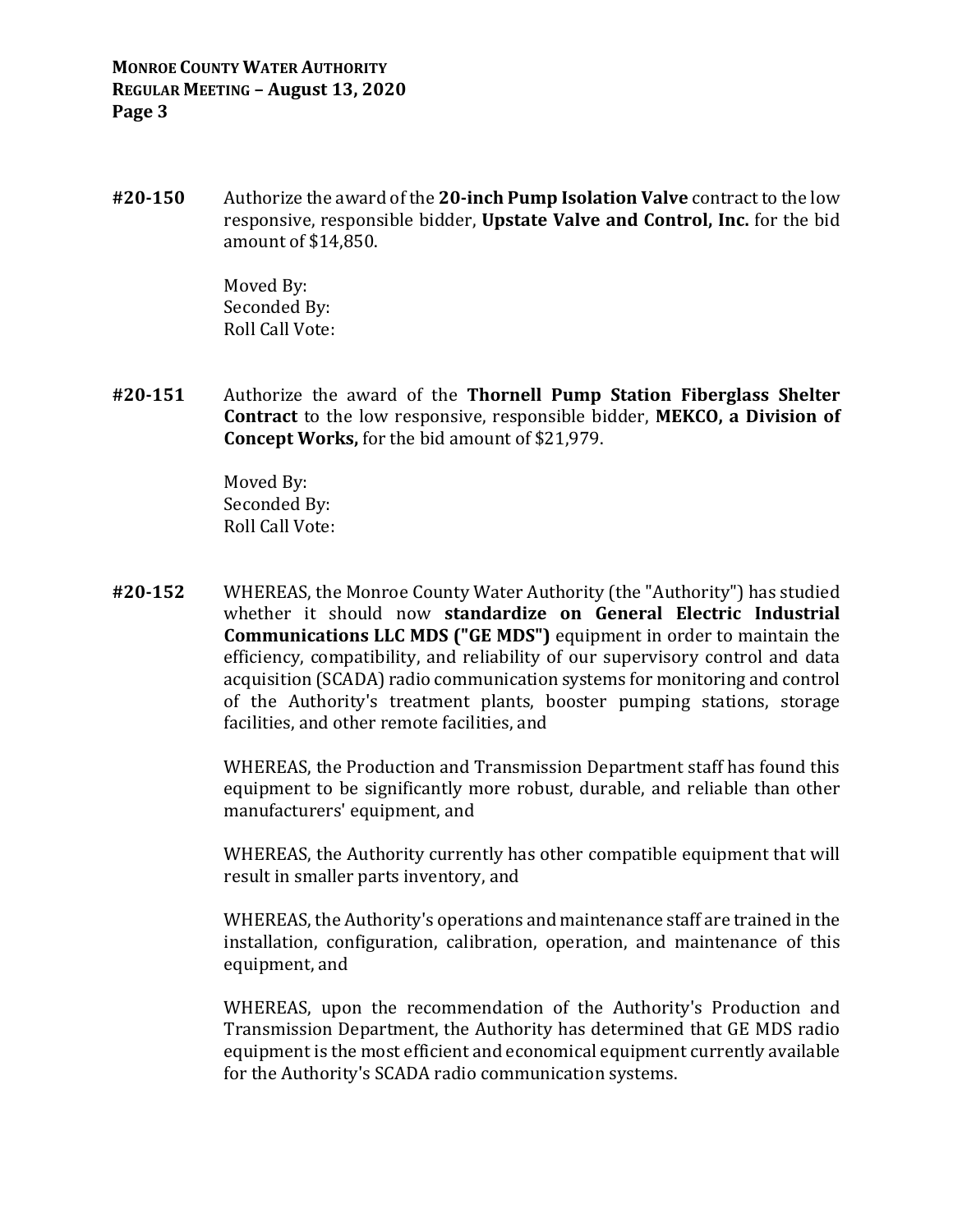## NOW, THEREFORE, BE IT RESOLVED that:

- 1. In order to provide for the most efficient and economic source of radio equipment for SCADA communication systems and for the reasons stated above, all purchases or procurements by the Authority of radio equipment, specifically for the Authority's SCADA radio communication systems for monitoring and control of the Authority's treatment plants, booster pumping stations, storage facilities, and other remote facilities, and any ancillary equipment must be GE MDS.
- 2. The Members and staff of the Authority are hereby authorized and directed for and on behalf of the Authority and in its name to do all acts and things required or as may be necessary, or in the opinion of the officer so acting, desirable and proper to effect the purposes of the foregoing resolutions and to cause compliance by the Authority with all of the provisions of the foregoing resolutions.

Moved By: Seconded By: Roll Call Vote:

**#20‐153** Authorize the award of a lump sum contract for the **Brockport Water Treatment Plant West Side Demolition, Phase III** project to the low responsive, responsible bidder, **Frederico Demolition, LLC** in the bid amount of \$82,694.

> Moved By: Seconded By: Roll Call Vote:

**#20‐154** Authorize an **amendment to Resolution #20‐113** to correct the model name of the large plotter/printer and associated equipment to be purchased under New York State OGS Contract Group #73600, Award #22802, Contract #PM68151, from Océ ColorWave 3500 System to **Océ ColorWave System**.